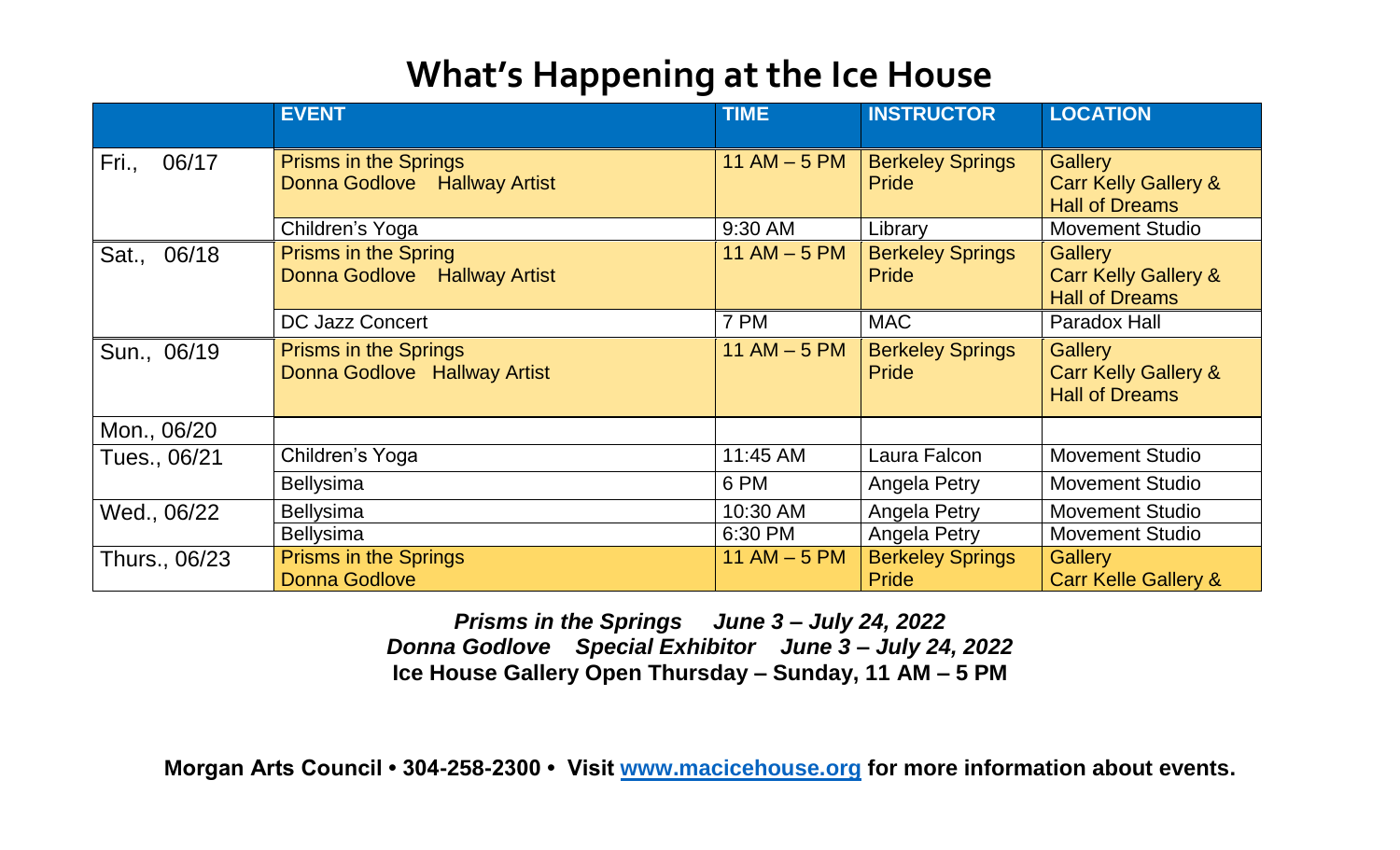## **What's Happening at the Ice House**

|              |                                                              |               |                                         | <b>Hall of Dreams</b>                                                      |
|--------------|--------------------------------------------------------------|---------------|-----------------------------------------|----------------------------------------------------------------------------|
| Fri., 06/24  | <b>Prisms in the Springs</b><br>Donna Godlove Hallway Artist | 11 AM $-5$ PM | <b>Berkeley Springs</b><br><b>Pride</b> | <b>Gallery</b><br><b>Carr Kelly Gallery &amp;</b><br><b>Hall of Dreams</b> |
|              | Children's Yoga                                              | 9:30 AM       | Library                                 | <b>Movement Center</b>                                                     |
| Sat., 06/25  | <b>Prisms in the Springs</b><br>Donna Godlove Hallway Artist | 11 AM $-5$ PM | <b>Berkeley Springs</b><br><b>Pride</b> | <b>Gallery</b><br><b>Carr Kelly Gallery &amp;</b><br><b>Hall of Dreams</b> |
| Sun., 06/26  | <b>Prisms in the Spring</b><br>Donna Godlove Hallway Artist  | 11 AM $-5$ PM | <b>Berkeley Springs</b><br><b>Pride</b> | <b>Gallery</b><br><b>Carr Kelly Gallery &amp;</b><br><b>Hall of Dreams</b> |
| Mon., 06/27  | <b>Summer Youth Visual Arts Camp</b>                         | 9:00 AM       | Lynn Lavin                              | <b>Wet Classroom</b>                                                       |
| Tues., 06/28 | <b>Summer Youth Visual Arts Camp</b>                         | 9:00 AM       | Lynn Lavin                              | <b>Wet Classroom</b>                                                       |
|              | Children's Yoga                                              | 11:00 AM      | Laura Falcon                            | <b>Movement Studio</b>                                                     |
|              | <b>Bellysima</b>                                             | 6 PM          | Angela Petry                            | <b>Movement Studio</b>                                                     |
| Wed., 06/29  | Summer Youth Visual Arts Camp                                | 9:00 AM       | Lynn Lavin                              | Wet Classroom                                                              |
|              | <b>Bellysima</b>                                             | 10:30 AM      | Angela Petry                            | <b>Movement Studio</b>                                                     |

*Prisms in the Springs June 3 – July 24, 2022 Donna Godlove Special Exhibitor June 3 – July 24, 2022* **Ice House Gallery Open Thursday – Sunday, 11 AM – 5 PM** 

**Morgan Arts Council • 304-258-2300 • Visit [www.macicehouse.org](http://www.macicehouse.org/) for more information about events.**